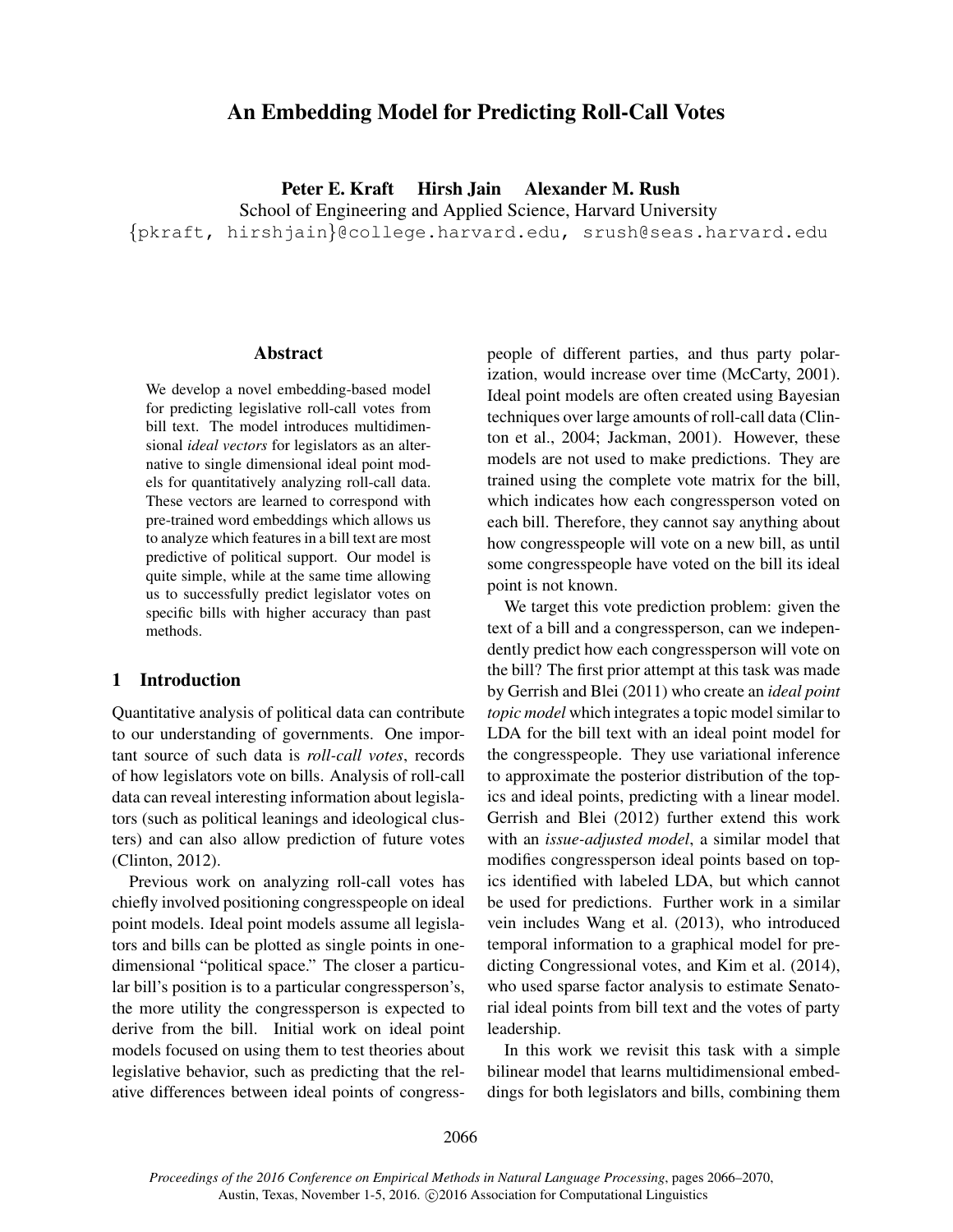to make vote predictions. We represent a bill as the average of its word embeddings. We represent legislators as *ideal vectors*, trained end-to-end for vote prediction. These ideal vectors serve as a useful, easy-to-train, multidimensional representation of legislator ideology that does not rely on elaborate statistical models or any further assumptions about legislator behavior. Finally, we train our model by optimizing a cross-entropy objective instead of the posterior of a topic model. The final model achieves high accuracy at predicting roll-call votes.

## 2 Model

Our goal is to predict roll-call votes by learning from the texts of bills and from past votes. Our input consists of a congressperson  $c$  and the set  $\beta$  of unique words in a bill. Our output  $y$  is whether that the congressperson voted yea or nay on the bill. We train on the full set of congressional votes on a number of bills. At test time, we supply entirely new bills and predict how each congressperson will vote on each new bill.

We propose a simple bilinear model that uses low-dimensional embeddings to model each word in our dictionary and each congressperson. We represent each bill using its word embeddings in order to capture the multivariate relationships between words and their meanings (Collobert et al., 2011; Mikolov et al., 2013). The model is trained to synthesize information about each congressperson's voting record into a multidimensional ideal vector. At test time, the model combines the embedding representation of a new bill with the trained ideal vector of a congressperson and generates a prediction for how the congressperson will vote on the bill.

Let  $e_w \in \mathbb{R}^{d_{word}}$  be the pretrained embedding for a word  $w$ . We initialize to the GloVe embeddings with  $d_{word} = 50$  (Pennington et al., 2014), then jointly train them with the model. To represent a bill, we average over the embeddings of the set  $\beta$  of words in the bill.

To represent a congressperson, we introduce another set of embeddings  $\mathbf{v}_c \in \mathbb{R}^{d_{emb}}$  for each congressperson c. The embeddings act as the ideal vector for each legislator. Unlike the word embeddings, we initialize these randomly.

The full model takes in a bill and a congressper-

| Congress | $#$ Bills | House | Senate | Pres        |
|----------|-----------|-------|--------|-------------|
| 106      | 557       | R     | R      | Clinton     |
| 107      | 505       | R     | $D^2$  | Bush        |
| 108      | 607       | R     | R      | <b>Bush</b> |
| 109      | 579       | R     | R      | <b>Bush</b> |
| 110      | 854       | D     | D      | <b>Bush</b> |
| 111      | 965       | Ð     | D      | Obama       |

Table 1: Dataset details for 106-111th Congress.

son. It applies an affine transformation, represented by a matrix  $\mathbf{W} \in \mathbb{R}^{d_{emb} \times d_{word}}$  and bias  $\mathbf{b} \in \mathbb{R}^{d_{emb}},$ to map the bill representation into the space of the ideal vectors, and then uses a dot-product to provide a yea/nay score.

$$
p(y = \textit{yea} | \mathcal{B}, c) = \sigma((\mathbf{W} \left( \sum_{w \in \mathcal{B}} \mathbf{e}_w / |\mathcal{B}| \right) + \mathbf{b}) \cdot \mathbf{v}_c)
$$

The full model is simply trained to minimize the negative log-likelihood of the training set, and requires no additional meta-information (such as party affiliation) or additional preprocessing of the bills during training- or test-time.

### 3 Experimental Setup

Data Following past work, our dataset is derived from the Govtrack database.<sup>1</sup> Specifically, our dataset consists of all votes on the full-text (not amendments) of bills or resolutions from the 106th-111th Congress, six of the most recent Congresses for which bill texts are readily available. Details of each these congresses are shown in Table 1.

To create our dataset, we first find a list of all votes on the full text of bills, and create a matrix of how each congressperson voted on each bill, which will be used in training and in testing. In accordance with previous work, we only consider yes-or-no votes and omit abstentions and "present" votes (Gerrish and Blei, 2011). We then simply collect the set of words used in each bill. Overall, our dataset consists of 4067 bills and over a million unique yes-or-no votes.

<sup>1</sup> https://www.govtrack.us/

 $2^2$ Mostly. Republicans controlled the 107th Senate for five months between the inauguration of Dick Cheney as vicepresident in January of 2001 and the defection of Jim Jeffords in June.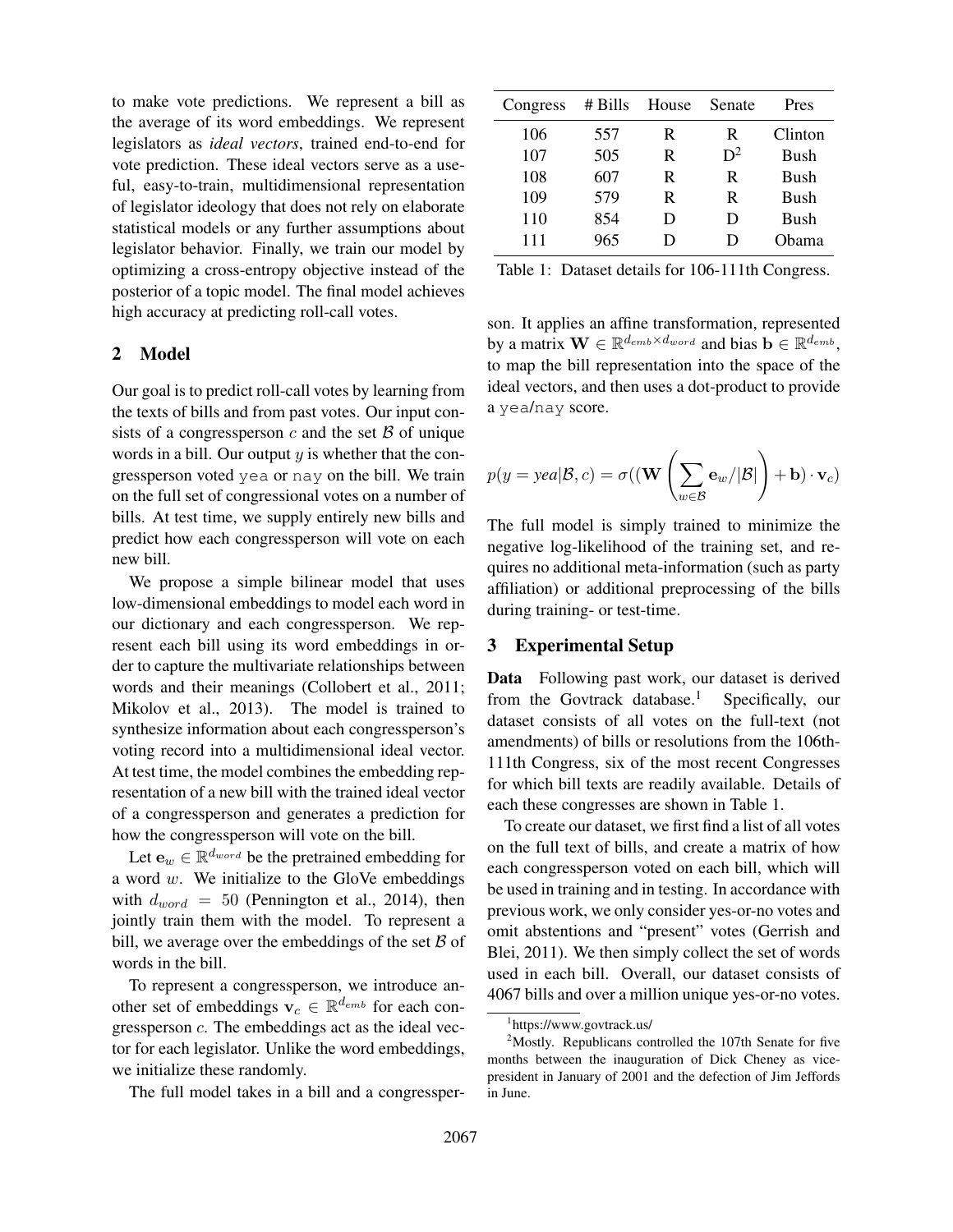| Congress | YEA  | GВ   | <b>IDP</b> | <b>EMB</b> |
|----------|------|------|------------|------------|
| 106      | 83.0 |      | 79.5       | 84.9       |
| 107      | 85.9 |      | 85.8       | 89.7       |
| 108      | 87.1 |      | 85.0       | 91.9       |
| 109      | 83.5 |      | 81.5       | 88.4       |
| 110      | 82.7 |      | 80.8       | 92.1       |
| 111      | 86.0 |      | 85.7       | 93.4       |
| Avg      | 84.5 | 89.0 | 83.1       | 90.6       |

Table 2: Main results comparing predictive accuracy of our model EMB with a several baselines (described in the text) on the 106th-111th Congress.

Model We tested prediction accuracy of the average-of-embeddings model, EMB, by running it for ten epochs at a learning rate of  $\eta = 0.1$  and  $d_{emb}$ set to 10. Hyperparameters were tuned on a heldout section of the 107th Congress. We ran on each of the 106th to 111th Congresses individually using five-fold cross-validation.

Baselines We compare our results to three different baselines. The first, YEA, is a majority class baseline which assumes all legislators vote yea. The second, IDP, is our model with  $d_{emb}$  set to 1 to simulate a simple ideal point model. The third, GB, is Gerrish and Blei's reported predictive accuracy of 89 % on average from the 106th to 111th Congresses, which is to the extent of our knowledge the best predictive accuracy on roll-call votes yet achieved in the literature. Gerrish and Blei report on the same data set using cross-validation and like us train and test on each congress individually, but do not split out results into individual congresses.

#### 4 Experiments and Analysis

Predictive Results The main predictive experimental results are shown in Table 2. We see that EMB performs substantially better than YEA on all six Congresses. It has a weighted average of 90.6% on an 84.5% baseline, compared to Gerrish and Blei's 89% on an identical dataset. IDP, however, actually does worse than the baseline, demonstrating that the bulk of our gain in prediction accuracy comes from using ideal vectors instead of ideal points. To further test this hypothesis, we experimented with replacing word embeddings with LDA

| Congress | <b>EMB</b> |
|----------|------------|
| 106      | 0.524      |
| 107      | 0.546      |
| 108      | 0.595      |
| 109      | 0.628      |
| 110      | 0.728      |
| 111      | 0.737      |
| Avg      | 0.645      |

Table 3: Minority class F1 Scores of our model EMB on the 106th-111th Congress.

and obtained an accuracy of 89.5%, in between GB and EMB. This indicates that the word embeddings are also responsible for part, but not all, of the accuracy improvement. We also report minority class F1 scores for EMB in Table 3, finding an overall average F1 score of 0.645.

Ideal Vectors Beyond predictive accuracy, one of the most interesting features of the model is that it produces ideal vectors as its complete representation of congresspeople. These vectors are much easier to compute than standard ideal points, which require relatively complex and computationally intensive statistical models (Jackman, 2001). Additionally unlike ideal point models, which tend to contain many assumptions about legislative behavior, ideal vectors arise naturally from raw data and bill text (Clinton et al., 2004).

In Figure 1, we show the ideal vectors for the 111th Congress. We use PCA to project the vectors down to two dimensions. This graph displays several interesting patterns in agreement with theories of legislative behavior. For example, political scientists theorize that the majority party in a legislature will display more unity in roll-call votes because they decide what gets voted on and only allow a vote on a bill if they can unify behind it and pass it, while that bill may divide the other party (Carrubba et al., 2006; Carrubba et al., 2008). On this graph, in accordance with that prediction, the majority Democrats are more clustered than the minority Republicans. We observe similar trends in the ideal vectors of the other Congresses. Moreover, the model lets us examine the positions of individual congresspeople. In the figure, the 34 Democrats who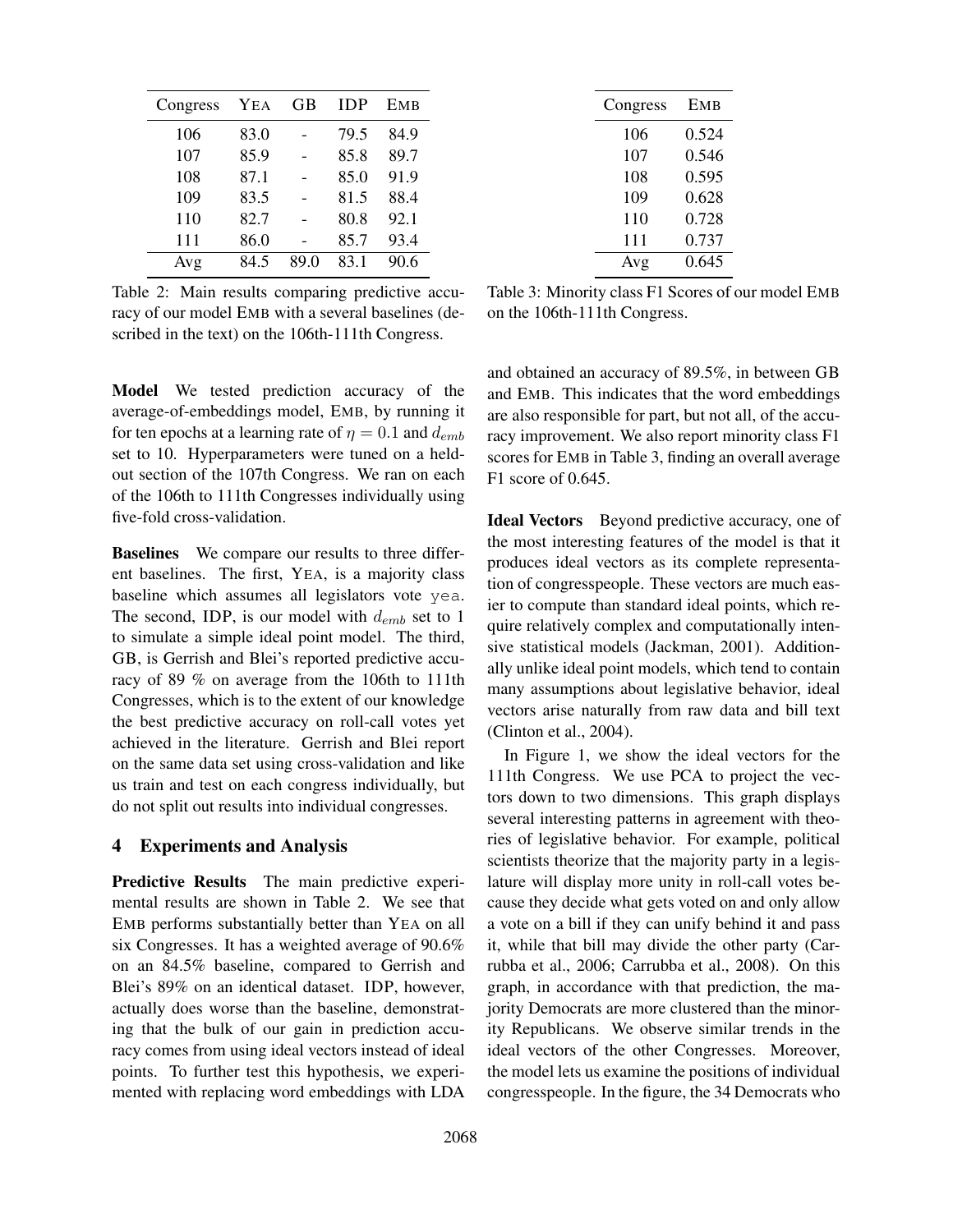

Figure 1: PCA projection of the ideal vectors for 111th Congress, both House and Senate. Republicans shown in red, Democrats who voted for Affordable Care Act (ACA) in blue, Democrats who voted against ACA in yellow, and independents in green.

voted against the Affordable Care Act (ACA, better known as Obamacare) are shown in yellow. The ACA was a major Democratic priority and point of difference between the two parties. The Democrats who voted against it tended to be relatively conservative and closer to the Republicans. The model picks up on this distinction.

Furthermore, since our model maps individual words and congresspeople to the same vector space, we can use it to determine how words (and by proxy issues) unite or divide congresspeople and parties. In Figure 2, we show the scaled probabilities that congresspeople will vote for a bill containing only the word "enterprise" versus one containing only the word "science" in the 110th Congress. The word "enterprise," denoting pro-business legislation, neatly divides the parties. Both are for it, but Republicans favor it more. More interestingly, the word "science" creates division *within* the parties, as neither was at the time more for science funding than the other but both contained congresspeople with varying levels of support for it. An ideal point model would likely capture the "enterprise" dimension, but not the "science" one, and would not be able to distinguish between libertarians like Ron Paul (R-TX) who are against both "corporate welfare" and government science funding, conservative budget hawks like Jeff Flake (R-AZ) who favor business but are skeptical of government funding of science, and es-



Figure 2: Relative likelihood of congresspeople in the 110th Congress voting for a bill containing only the word "Enterprise" versus only the word "Science." Coordinates are sigmoids of dot products of congressperson vectors with normalized word vectors.

tablishment Republicans like Kevin McCarthy (R-CA) who support both. Indeed, ideal point models are known to perform poorly at describing ideologically idiosyncratic figures like Ron Paul (Gerrish and Blei, 2011). Providing the ability to explore multiple dimensions of difference between legislators will be extremely helpful for political scientists analyzing the dynamics of legislatures.

Lexical Properties Finally, as with topic modeling approaches, we can use our model to analyze the relationships between congresspeople or parties and individual words in bills. For example, Table 4 shows the ten words closest by cosine similarity to each party's average congressperson (stop words omitted) for the 110th Congress. The Democratic list mostly contains words relating to governing and regulating, such as "consumer," "state," and "educational," likely because the Democrats were at the time the majority party with the responsibility for passing large governmental and regulatory bills like budgets. The Republican list is largely concerned with the military, with words like "veterans," "service," and "executive," probably because of the importance at the time of the wars in Iraq and Afghanistan, started by a Republican president.